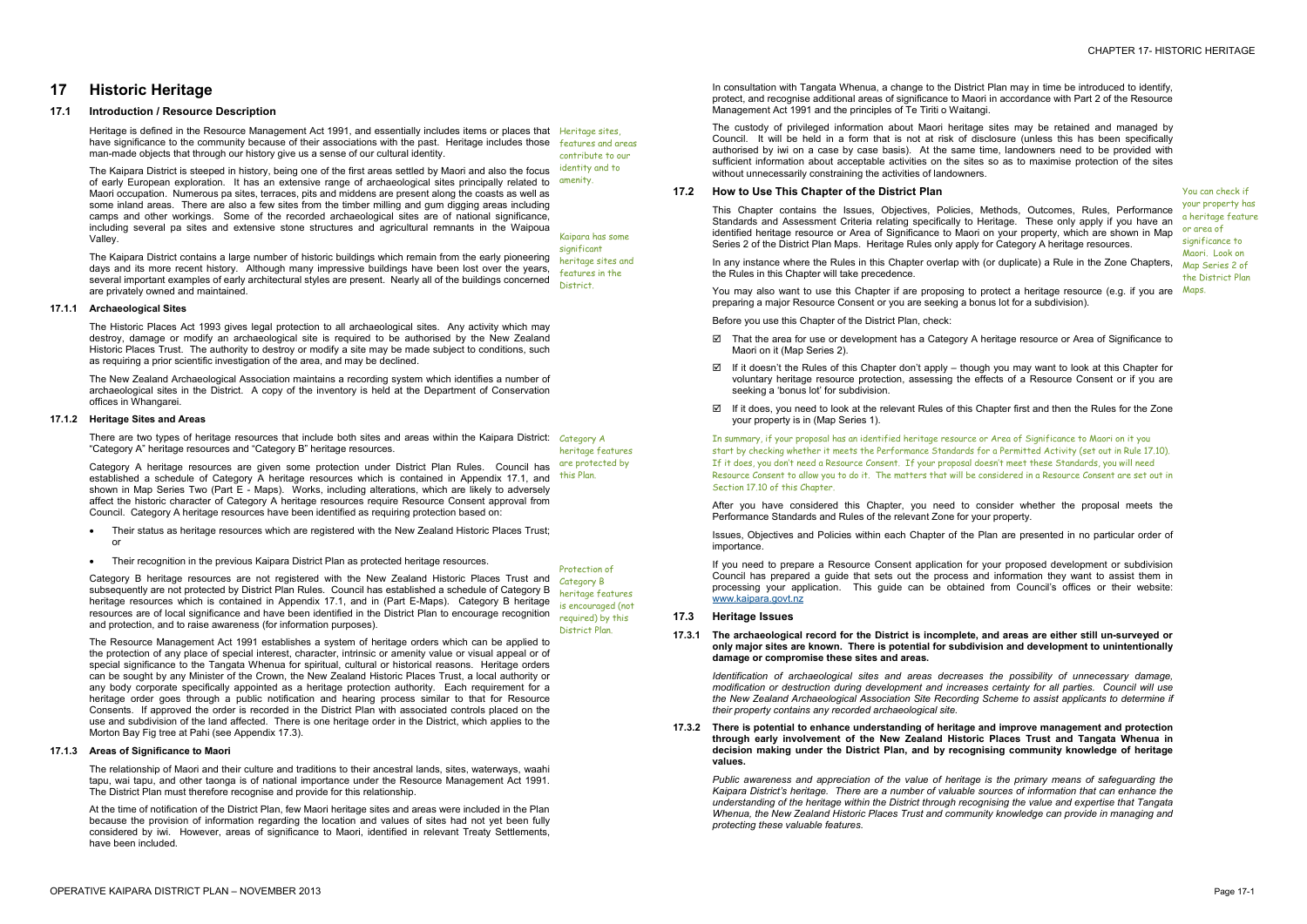## **17.3.3 Without appropriate protection, heritage resources (including Areas of Significance to Maori) have the potential to be lost, damaged or compromised by inappropriate land use and development***.*

*Council has an obligation under Section 6 of the Resource Management Act to recognise and provide for matters of national importance which includes the protection of historic heritage from inappropriate subdivision, use, and development. The District Plan is a tool to protect and identify historic heritage resources in the District. Private property rights are transitory and heritage resources are finite. Careful control of the reuse of older buildings can retain heritage values. Private property rights will be considered in the assessment of alternatives, benefits and costs when new historic heritage items are scheduled in the District Plan. The Historic Places Act 1993 offers protection to archaeological sites older*  than 1900 AD, however other items that are not as old or are not archaeological features (but are of *heritage value) are not protected.*

In some instances, information in relation to areas of significance to Maori is restricted and it may not be *appropriate to make this information available to the general public. While some waahi tapu are well*  known, the existence and location of others are either known only to the kaumatua, or are more widely known amongst Maori but are not publicised. The wish of the Maori people for whom the waahi tapu are *important has to be respected. However, it is difficult to balance restricting the availability of information with the process of protecting heritage by way of Rules in a District Plan.* 

## **17.3.4 The relationship of Maori, including their culture and traditions, with their ancestral lands, has the potential to be destroyed or compromised through inappropriate land use and development***.*

*Section 6(e) of the Resource Management Act 1991 requires that the relationship of Maori and their culture and traditions with their ancestral lands, water, sites, waahi tapu and other taonga, be recognised and provided for as a matter of national importance.* 

## **17.3.5 There is a need to recognise the sensitivity of information regarding Maori heritage.**

## 17.3.8 The lack of use of heritage resources has the potential to increase the risk of loss of values due **to deterioration of sites and features.**

Owners of heritage buildings who find the burden too high are likely to allow the buildings to become run *down, ultimately to the point where they are beyond restoring and consequently of negligible heritage value.* 

## **17.3.6 There are some instances where development and redevelopment in close proximity to heritage resources can have potential adverse effects on heritage values and surrounding amenity.**

*Sometimes heritage values are dependent on their physical context. These values can easily be lost through unsympathetic subdivision and development. Guidelines for what is appropriate adjacent to a*  single heritage site or structure are not easy to develop. As a result, a community that is keen to ensure that the heritage value of such sites or buildings is not diminished, will probably have to rely on case by *case assessments when trying to evaluate the impact of development proposals on adjoining land, as those proposals are made.* 

*The* New Zealand Historic Places Trust is responsible for *Historic Places Act 1993. The New Zealand Archaeological As inventory* of *known* archaeological sites. However, the Distric *procedures have* an *important supporting role and according developed.* 

## **17.3.7 Heritage values can be derived from the grouping of heritage resources, and therefore site specific management has the potential for heritage value to be overlooked.**

*Archaeological sites are particularly vulnerable in an en development, because they are often unrecorded and not easily identified without assistance from kaumatua or trained archaeologists.* 

**17.5.2 By encouraging and where practicable requiring the protection of sites and features of historic significance to the District from inappropriate subdivision,** 

*Where heritage sites are clustered within an area, it may be appropriate to manage their protection within a landscape context rather than by individual site. There are clusters of heritage buildings and assets identified within the planning maps. Council has investigated and will continue to investigate opportunities for protection of clustered areas of heritage.* 

*The preservation or protection of heritage resources enhances and recognises the contribution that heritage makes to the District's image and form. Resources can have heritage worth because* of *particular historic, scientif educational importance. Heritage resources are vulnerable to change and once lost cannot be replaced.* 

*Council seeks to encourage on-going use of heritage items to promote the retention and reuse of these features where this promotes or maintains the heritage resource.* 

*The development* of a *procedure for protecting waahi tapu will diverse factors to be taken into account. These factors include:**include:**<i>include: including account.* **These factors** *including**include: including account.* **These factors** *including account***.** tikanga Maori, and their concern not to publicise the location of in assessing sites subject to applications for Resource Conser *fund* and manage administratively; the provisions of the Historic *mechanisms that are likely to be effective.* 

*Demolition through neglect is a recognised problem area in relation to heritage buildings. Few pristine buildings remain. It is acceptable to ensure longevity of heritage buildings by identifying modern adaptations which generally preserve the heritage values of the property.* 

*Heritage sites or features that are structures may have their alterations that are out of character.* 

## **17.4 Heritage Objectives**

- **17.4.1 To identify, protect (and where possible enhance) features which are of archaeological value to**  Issue 17.3.1 **the District from inappropriate subdivision***,* **use and development.**
- 17.4.2 To protect waahi tapu and other sites of spiritual, cultural or historical significance to Maori from Issues 17.3.2 and **inappropriate subdivision, use and development***.* 17.3.4
- **17.4.3 To assist property owners understanding and appreciation of the heritage resources located on**  Issue 17.3.2 **their land.**
- **17.4.4 To protect heritage resources and associated values, and in appropriate circumstances their surrounds from inappropriate subdivision, use and develop**
- **17.4.5** To support property owners who protect heritage resource
- **17.4.6 To recognise the relationship that heritage resources may have with the land surrounding that resource.**
- **17.4.7 To encourage consultation with the New Zealand Historic Places Trust, local historical societies and Tangata Whenua***.*
- **17.4.8 To promote the continued use of heritage buildings in the District, where this encourages their retention, restoration and maintenance***.*
- **17.5 Heritage Policies**
- **17.5.1 By facilitating greater public awareness and appreciation of archaeological sites and the statutory protection afforded to them.**

| nd in appropriate circumstances their Issue 17.3.3<br>pment.                                                                                                                                                                                     |                                 |
|--------------------------------------------------------------------------------------------------------------------------------------------------------------------------------------------------------------------------------------------------|---------------------------------|
| ۱S.                                                                                                                                                                                                                                              | <b>Issue 17.3.8</b>             |
| ay have with the land surrounding that                                                                                                                                                                                                           | Issues 17.3.6 and<br>17.3.7     |
| Places Trust, local historical societies                                                                                                                                                                                                         | Issues 17.3.2 and<br>17.3.5     |
| e District, where this encourages their Issue 17.3.8                                                                                                                                                                                             |                                 |
| of archaeological sites and the statutory Objective 17.4.1                                                                                                                                                                                       |                                 |
| protecting archaeological sites under the<br>ssociation is responsible for maintaining an<br>ct Plan and associated Resource Consent<br>gly complementary provisions have been                                                                   |                                 |
| ivironment where there is growth and<br>easily identified without assistance from                                                                                                                                                                |                                 |
| ection of sites and features of historic<br>use and development.                                                                                                                                                                                 | Objectives 17.4.3<br>and 17.4.4 |
| s the overall quality of the District's fabric<br>District's image and form. Resources can<br>fic, environmental, visual, community or<br>change and once lost cannot be replaced.                                                               |                                 |
| s are intended to balance private property<br>mmunity, nation and generations to come.<br><b>New Zealand Historic Places Trust in this</b><br>anagement Act 1991 to provide for historic<br>of historic heritage is best served through<br>Plan. |                                 |
| o develop appropriate and acceptable                                                                                                                                                                                                             | Objectives 17.4.2<br>and 17.4.4 |
| require considerable effort because of the<br>ude: iwi aspirations in this field; including<br>f some sites; the length of time to be taken<br>nt; what the Council considers it is able to<br>c Places Act 1993; and any non-regulatory         |                                 |
| buildings or objects shall retain their Objective 17.4.4                                                                                                                                                                                         |                                 |
| ir heritage value eroded or destroyed by                                                                                                                                                                                                         |                                 |
| ogical sites resulting from inappropriate Objective 17.4.1                                                                                                                                                                                       |                                 |
|                                                                                                                                                                                                                                                  |                                 |

*The provisions relating to the protection of heritage resources are intended to balance private property rights and the wider heritage conservation interests of the community, nation and generations to come.*  Special recognition is given to the role and interests of the N *area. The Council has a responsibility under the Resource Management Act 1991 to provide for historic heritage as a matter of national importance. The protection of historic heritage is best served through adequate identification and supporting rules within the District Plan.* 

**17.5.3 That the Council consult with whanau, hapu and iwi to develop appropriate and acceptable consultation processes for Maori.** 

**17.5.4 That maintenance, repairs or redecoration of historic buildings or objects shall retain their historic value and character.** 

## **17.5.5 By avoiding or mitigating adverse effects on any archaeological sites resulting from inappropriate subdivision, use and development.**

*Damage can be unintentional and in many instances the result of normal farming activities, such as grazing by cattle. Damage also occurs through development.*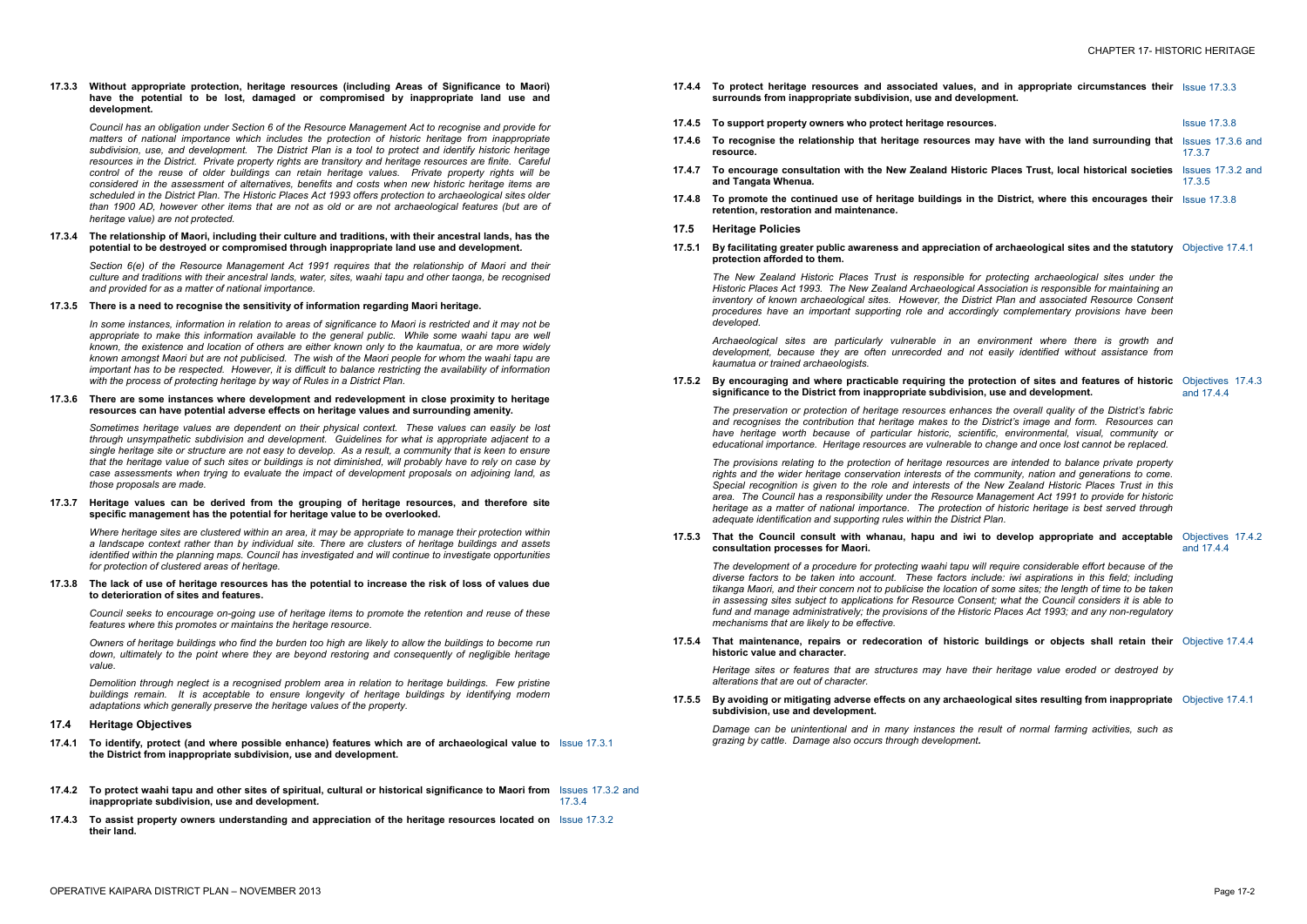## **17.5.6 By providing landowners financial relief and other incentives to encourage the protection and**  Objectives 17.4.3; **enhancement of heritage sites on their land.**  17.4.5 and 17.4.8

It is recognised that there is a place for incentives as well as restrictions, and the Council is in a position *to provide encouragement to the owners of some scheduled heritage resources to preserve them, through Rules in the District Plan. The Council will encourage and assist landowners who wish to establish Heritage Covenants with the New Zealand Historic Places Trust. This may also include the use of financial incentives and additional development rights where sites and places are protected. Landowners who identify heritage resources on their property and submit to have these included in the New Zealand Historic Places Trust Register or Appendix 17.1 (or already have scheduled heritage resources on their property) are eligible to apply for Council's Heritage Fund.* 

17.5.7 Council will use, where appropriate, its Heritage Protection Authority status under Section 187 of Objectives 17.4.2, **the Resource Management Act 1991. This will protect any place of special interest, character,**  and 17.4.4 **intrinsic or amenity value or visual appeal, or of special significance to the Tangata Whenua for spiritual, cultural or historical reasons. The area of land (if any) surrounding that place will also be considered to determine whether it is reasonably necessary for the purpose of ensuring the protection and reasonable enjoyment of the place.** 

*As part of the Annual Plan process Council may consider heritage initiatives which could include the*  provision of a grant fund to remit fees for Resource Consents which result in the protection. maintenance or upgrading or heritage resources and the costs of notification and processing of heritage orders and for *any Plan changes to the appendices of heritage items.* 

17.5.8 By protecting the spiritual, cultural or historical values of Areas of Significance to Maori from Objectives 17.4.4, **inappropriate subdivision, use and development and that the effect on cultural, spiritual and historical values is taken into account in the assessment of applications and Tangata Whenua are acknowledged as Kaitiaki for these areas.**  17.4.6 and 17.4.7

17.5.9 Council will identify and protect heritage resources in the District Plan and manage heritage on a Objectives 17.4.2 **basis of partnership involving property owners, Tangata Whenua, heritage agencies, communities**  and 17.4.7 **and individuals.** 

*The Resource Management Act 1991 establishes processes for a recognised Heritage Protection*  Authority, such as the Council, to seek to establish a Heritage Order on a site of Heritage Value. The Council may itself issue a Proposed Heritage Order for a building, site, or heritage item if it considered *such action necessary or desirable to protect the feature. There is one heritage order in the District which applies to the Morton Bay Fig tree at Pahi.* 

In order to best utilise the knowledge and assistance that New Zealand Historic Places Trust can offer *Council and applicants, early consultation with these parties regarding subdivision and land use applications is advised. Council will use limited notification provisions if written approval is not able to be obtained.* 

17.5.11 Allow heritage buildings to be used for a range of activities where this promotes the retention of Objective 17.4.8 **the building, provided that heritage values are respected and retained.** 

*The principles of Te Tiriti o Waitangi include active protection of taonga, and Section 6(e) of the Resource Management Act requires the recognition and provision for the relationship of Maori people with their taonga. The relationship with ancestral taonga can exist despite land sales and dispossessions of taonga. Even where taonga are still in Tangata Whenua's ownership, the relationship with them can still be adversely affected by the nature of surrounding development.* 

*The success of public initiatives to protect heritage resources relies ultimately on public understanding and co-operation. The Council will also encourage the formation of special interest groups to advocate the protection and enhancement of heritage items.* 

*Where there is evidence demonstrating support for heritage values attributed to a place by individuals, groups and agencies, these values will be taken into account in considering applications to alter or destroy such places* 

17.5.10 Council will recognise the New Zealand Historic Places Trust as an affected party under Section Objectives 17.4.1, **95E of the Resource Management Act to any Resource Consent affecting any historic heritage.**  17.4.2, 17.4.3,<br>17.4.6 and 17.4.7

*Owners will be encouraged to recognise the advantages of conserving and using heritage buildings. Adaptive reuse of heritage buildings is supported where the heritage values are retained.* 

**17.6 Methods** 

The above Policies will be implemented through the following Methods.

- **17.6.1 District Plan Methods**
- **17.6.1.1 The significance of any identified heritage resources will be assessed when processing applications for Resource Consent for land use or subdivision. The significance can only be correctly assessed if the heritage values are known.**
- **17.6.1.2 Maintain a schedule of historic buildings, monuments and other features as well as their surrounds (as appropriate), as part of the District Plan.**
- **17.6.1.3 Undertaking consultation with Tangata Whenua, the New Zealand Historic Places Trust and other agencies during the consenting process.**
- 17.6.1.4 The use of Rules which allow for a range of activities within heritage sites and areas, subject to **compliance with relevant Performance Standards and Assessment Criteria.**
- **17.6.1.5 The use of Subdivision Rules, including Performance Standards and Assessment Criteria, relating to** site **size and dimensions, property access and provision of services.**
- **17.6.1.6 Conditions imposed on approved Resource Consents.**
- **17.6.1.7 Section 108 Covenants and Consent Notices issued under Section 221 of the Resource Management Act 1991 and registered on Certificates of Title.**
- **17.6.1.8 On-going monitoring of approved Resource Consent requirements.**
- **17.6.1.9 Site Management Protocol and Accidental Discovery Protocol for Archaeological Sites required to be followed when works are undertaken in proximity to heritage features and sites.**
- **17.6.1.10 Within the Subdivision Rules in the Zone Chapters, there is provision of increased development rights where protection of heritage resources is offered by an applicant as part of a subdivision process. (Refer to Part B: Land Use).**
- **17.6.1.11 Involvement of Tangata Whenua in deliberations on Consents in Areas of Significance to Maori.**
- **17.6.2 Other Methods**
- **17.6.2.1 Provide information to landowners from the New Zealand Archaeological Association's Site Recording Scheme.**
- **17.6.2.2 The Council will progressively develop a database of features to support Appendix 17.1. The database will be a working document and will contain information on the type, location, history, heritage values, level of significance, vulnerability, condition and protection status of the heritage places in the District. Sources for the database will include, but not be restricted to:** 
	- **i. Places under statutory protection outside of the Resource Management Act 1991;**
	- **ii. Places where legal protection has been secured under the Resource Management Act 1991, e.g. conditions on Resource Consents and heritage orders;**
	- **iii. Places volunteered by property owners for protection;**
	- **iv. New Zealand Historic Places Trust Register;**
	- **v. Archaeological assessment reports undertaken as part of a land use or subdivision application; and**
	- **vi. Sites that receive assistance from the Heritage Fund.**

**As part of this database, Council will progressively compile electronic maps of the District's heritage resources, in collaboration with other key agencies, in particular the New Zealand Historic Places Trust and the New Zealand Archaeological Association. These maps will be initially used for education and the provision of information. Council will consider as part of the Long Term Plan planning cycle, whether a future Plan Change (including landowner consultation) should be undertaken to include these mapped areas and associated Rules in the District Plan.**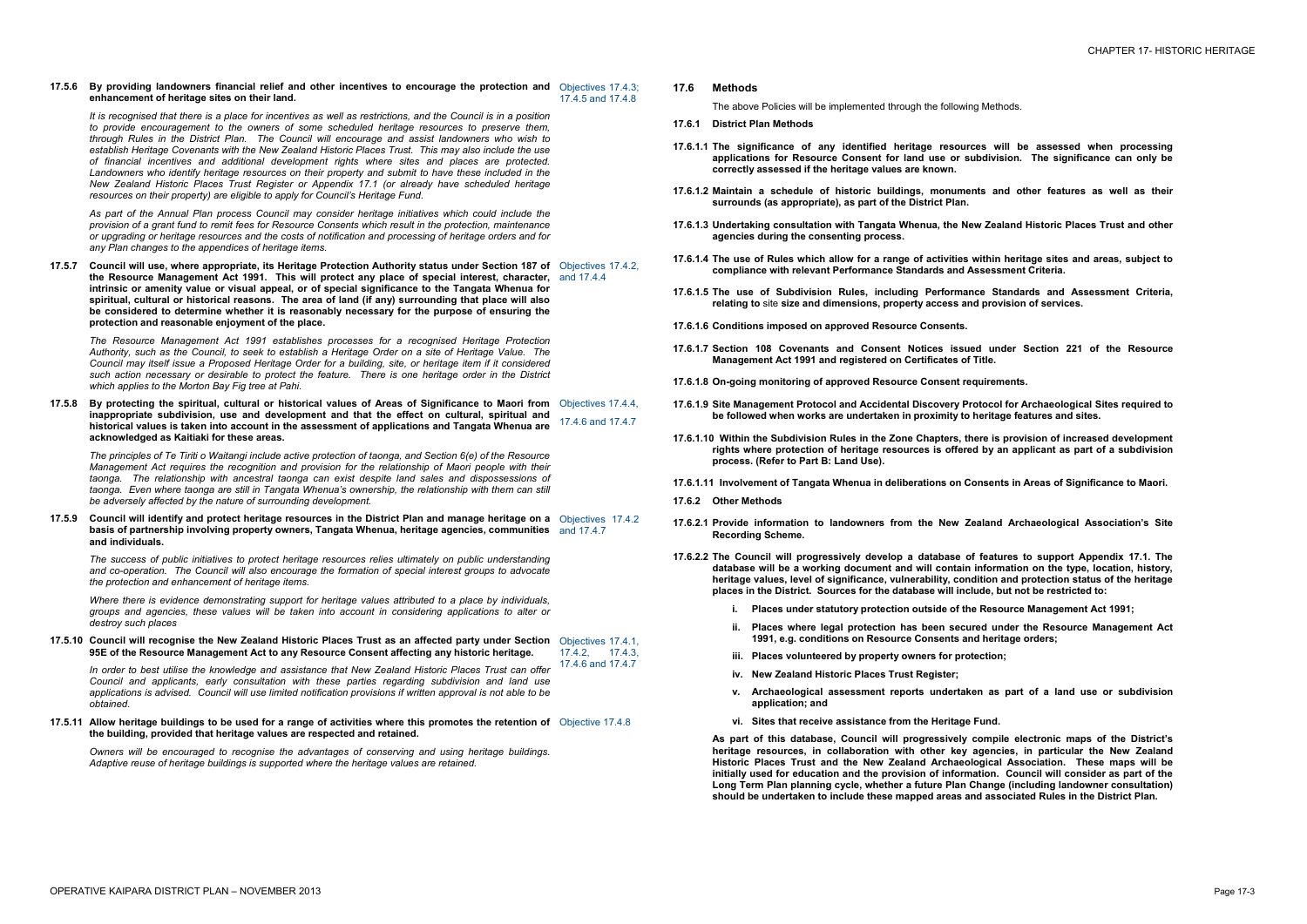- **17.6.2.3 Education is an important method. The Council will provide information to landowners and the public generally about the existence, value and management of heritage resources.**
- **17.6.2.4 Advise people on the requirements relating to protection of archaeological sites in the Historic Places Act 1993 and distribute associated publicity material.**
- **17.6.2.5 Notify the New Zealand Historic Places Trust and New Zealand Archaeological Association of Land Use and Subdivision Consent applications which are likely to affect archaeological sites.**
- **17.6.2.6 Maintain and repair appropriately classified buildings in Council ownership and assist owners and community groups with work on other buildings as circumstances and finances permit.**
- **17.6.2.7 Promotion of voluntary protection mechanisms regarding heritage, as identified in the Kaipara District Council Annual Plan and Long Term Plan.**
- **17.6.2.8 Providing incentives to property owners who adopt voluntary measures to protect items of heritage value.**

Council may add Category A heritage resources to Appendix 17.1 when it is advised of new items being Council's added to the New Zealand Historic Places Register provided that: monitoring

Council may add Category B heritage resources (which are not registered with the New Zealand Historic Places Trust) to Appendix 17.1 when it is advised of new items, provided that:

## **17.6.2.9 Alterations to Appendix 17.1 (Category A Heritage Resources)**

a) The heritage feature is New Zealand Historic Places Trust registered/accepted; and

b) A written narrative is provided.

Additional heritage resources will be added to the District Plan through Plan Changes. Council Plan Changes to update Category A heritage resources in Appendix 17.1 will be reviewed every 2 years,

based on the additions to the New Zealand Historic Places Register.

programme

proposes to review and as appropriate do a Plan change every two years for Schedules to

the Plan.

**17.6.2.10 Alterations to Appendix 17.1 (Category B Heritage Resources)** 

- a) There is proof of consultation with the owner of the land on which the heritage resource is located ;
- b) Comment is sought from the New Zealand Historic Places Trust on whether the heritage item is of a standard to be included as a recognised heritage item;
- c) A written narrative about the heritage resource is provided; and

d) Adequate mapping is carried out.

As part of the information requirements listed above, (c) is to be based on the registration form for registering a heritage resource with the New Zealand Historic Places Trust. This form will determine whether the Category B resource is of a standard to be included in Appendix 17.1.

Additional heritage resources will be added to the District Plan through Plan Changes. The Council Plan Changes to update the schedule will be periodically reviewed every two years to update records from information received by Council within that period.

## **17.6.2.11 Alterations to Appendix 17.2: Nohoanga Areas and Areas of Significance to Maori**

Council may at the request of or in consultation with iwi add Areas of Significance to Maori, which are identified through protective covenants under the Te Ture Whenua (Maori Land) Act 1993, to Appendix 17.2: Nohoanga Areas and Areas of Significance to Maori.

These updates will be added to the District Plan through Plan Changes. The Council Plan Changes to update the schedule will be reviewed every two years, based on the additional areas identified.

## **17.7 Heritage Outcomes**

|        | 17.7.1 An improved level of knowledge and understanding of heritage resources.                              | <b>Issues</b><br>17.3.2 and 17.3.3     | 17.3.1            |
|--------|-------------------------------------------------------------------------------------------------------------|----------------------------------------|-------------------|
|        | 17.7.2 Avoidance of unnecessary modification of archaeological sites.                                       | <b>Issue 17.3.3</b>                    |                   |
| 17.7.3 | Recognition and retention of the heritage values of identified historic buildings, objects, or<br>features. | <b>Issues</b><br>17.3.6.<br>and 17.3.8 | 17.3.3.<br>17.3.7 |
| 17.7.4 | Knowledge and understanding of sites of cultural significance to Maori.                                     | <b>Issue 17.3.5</b>                    |                   |

17.3.4 and 17.3.5

- **17.7.5 Recognition and retention of the Maori values relating to sites of cultural significance.** Issues 17.3.3,
- **17.7.6 Active involvement by Maori in decision making about, and management of, Areas of Significance**  Issue 17.3.2 **to Maori.**

## **17.8 Rules**

Activities affected by this Section of the District Plan must comply not only with the Rules in this Chapter, but also with the relevant Standards applying to the Zone in which the activity is located (refer to Part B: Zoning). Particular attention is drawn to:

- a) Development bonuses associated with the protection of heritage features are referred to in the relevant Zone Chapter (Part B: Land Use); and
- b) Where an application is made in terms of this Rule, the New Zealand Historic Places Trust and, where appropriate, the Tangata Whenua for whom the heritage resource has significance shall be considered affected parties.

**Note 1:** In addition to the requirements of the District Plan, it should be noted that the Historic Places Act 1993 requires all applicants to obtain consent from the New Zealand Historic Places Trust before any archaeological site is damaged, modified or destroyed.

## **17.8.1 Permitted Activities**

The following activities shall be Permitted Activities under this Chapter:

- a) Any activity complying with the Performance Standards listed in Section 17.10.
- **17.8.2 Controlled Activities**

There are no Controlled Activities in this Chapter of the District Plan.

## **17.8.3 Restricted Discretionary Activities**

The following shall be Restricted Discretionary Activities

- a) Any activity which exceeds any Performance Standard in Section 17.10 and is listed as a Restricted Discretionary Activity; or
- b) Any activity requiring Consent elsewhere in this Plan, in accordance with Rule 17.10.3.

The Council may approve or refuse an application for a Restricted Discretionary Activity, and it may impose conditions on any Consent. In assessing an application for a Restricted Discretionary Activity, the Council will restrict the exercise of its discretion to the matters specified in the relevant Rule. Activities will be assessed against, and conditions may be imposed in relation to, those matters listed in Section 17.10 of this Chapter.

Where an application is made in terms of this Rule, the Tangata Whenua for whom the heritage resource has significance and, where appropriate i.e., if it affects any item in the Schedule of Heritage Resources, the New Zealand Historic Places Trust shall be considered affected parties.

## **17.8.4 Discretionary Activities**

The following shall be Discretionary Activities:

a) Any activity which exceeds any Performance Standard in Section 17.10 and is listed as a Discretionary Activity;

The Council may impose Conditions of Consent on a Discretionary Activity or it may refuse consent to the application. When considering a Discretionary Activity application, the Council will have regard to the assessment criteria set out under Section 17.10.

Where an application is made in terms of this Rule, the Tangata Whenua for whom the heritage resource has significance and, where appropriate i.e., if it affects any item in the Schedule of Heritage Resources, the New Zealand Historic Places Trust shall be considered affected parties.

## **17.9 Protocols for Works in the Vicinity of Heritage Features**

The Site Management Protocol provides guidance on how works should be undertaken when there are known heritage features in the vicinity. The Accidental Discovery Protocol provides guidance on the appropriate steps to be taken should any archaeological features be uncovered during the course of works. The Accidental Discovery protocol provides a clear process to be followed which will enable the on-going protection and enhancement of heritage features within the District.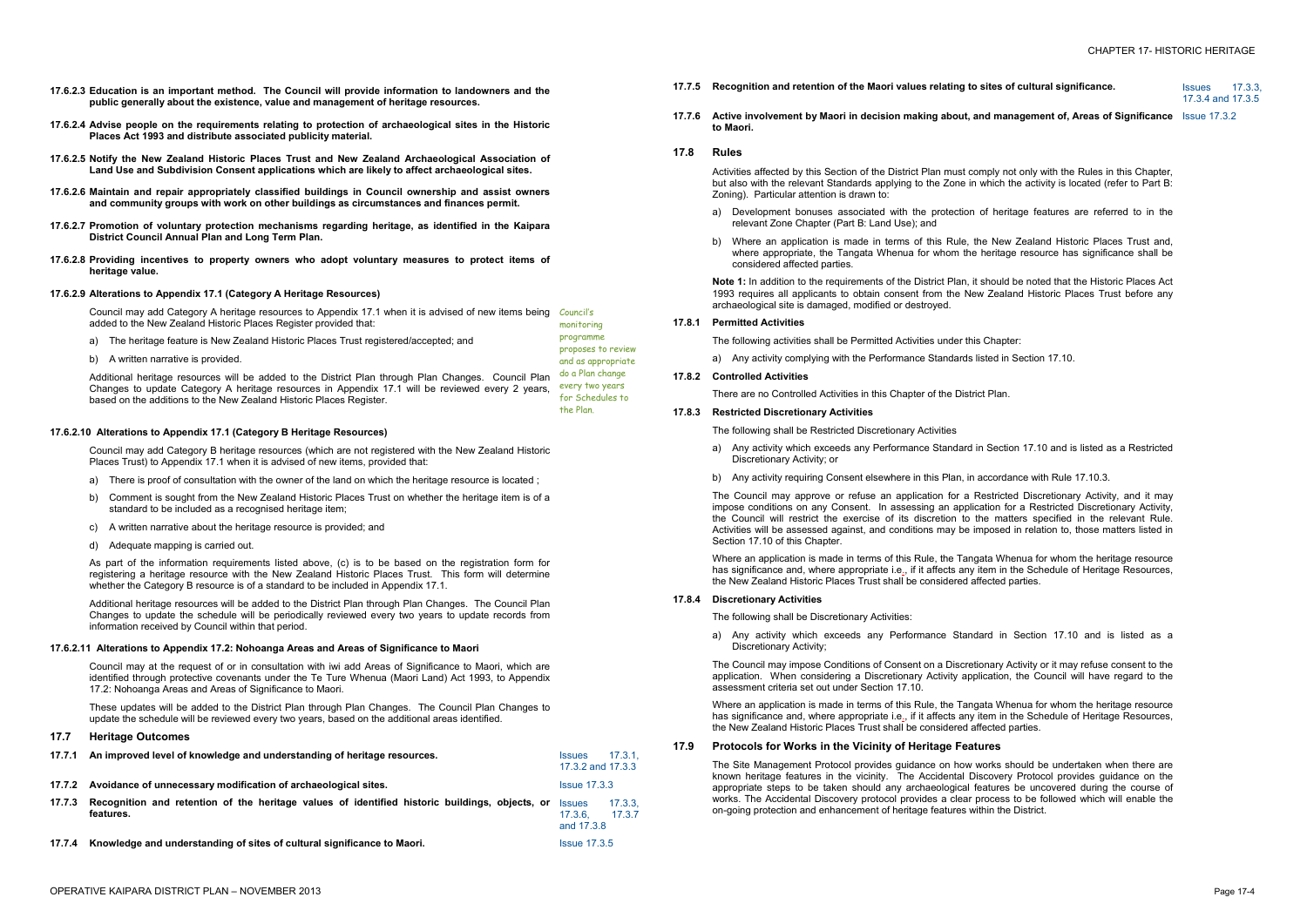## **17.9.1 Site Management Protocol**

- a) The Consent holder or proponent shall engage an appropriately qualified archaeologist to monitor the progress of all excavation and to advise on methods to be undertaken to ensure that adverse effects on archaeological values are avoided, remedied or mitigated.
- b) For any burial sites and waahi tapu, iwi shall be entitled to have a representative during construction and excavation of the site to act as adviser to the developer on identification or protection of the site.
- c) The Consent holder or proponent shall provide iwi the following information no less than 25 working days prior to any excavation:
	- A schedule of the dates of all significant excavation events, their sequence and duration; and
	- A summary of all measures being undertaken to ensure that adverse effects on archaeological values are avoided, remedied or mitigated.
- d) The Consent holder or proponent shall invite iwi to attend any episode of monitoring or earthmoving activity.
- e) The Consent holder or proponent shall consult with iwi to determine if there are any matters of protocol or ceremonies which they wish to undertake in relation to any excavation.
- f) The Consent holder or proponent shall provide iwi with a copy of all archaeological monitoring and investigation reports which are required by the Conditions of Consent with an invitation to respond, comment or meet to discuss any of the results.
- g) The Consent holder or proponent shall notify the Council of all information provided to iwi and any responses received.

**Note 1:** Prior to any development being undertaken within an identified archaeological site or waahi tapu, the Consent holder or proponent shall ensure that all appropriate authorities required in accordance with the Historic Places Act 1993 have been obtained.

## **17.9.2 Accidental Discovery Protocol: Archaeological Sites**

Where, during earthworks on any site, any archaeological feature, artefact or human remains are accidentally discovered or are suspected to have been discovered, the following protocol shall apply:

a) Immediately when it becomes apparent that a suspected archaeological site, burial site, waahi tapu or waahi taonga site has been uncovered, all excavation shall cease.

In cases other than suspected human remains:

- b) The contractor must shut down all machinery immediately, secure the area and advise the Consent holder or proponent and Kaipara District Council of the occurrence.
- c) The Consent holder or proponent must notify the New Zealand Historic Places Trust so that the appropriate Consent Procedure can be initiated.
- d) The Consent holder or proponent must consult with an iwi representative to determine what further actions are appropriate to safeguard the site.

Where human remains are suspected

- e) The contractor must take steps immediately to secure the area in a way which ensures human remains are not further disturbed. The contractor shall advise the Consent holder or proponent of the steps taken.
- f) The contractor shall notify the Police of the suspected human remains as soon as practicably possible after the remains have been disturbed. The Consent holder or proponent shall notify iwi and New Zealand Historic Places Trust within 12 hours of the suspected human remains being disturbed, or otherwise as soon as practically possible.
- g) Excavation of the site shall not resume until the Police, New Zealand Historic Places Trust and the relevant Kaumatua have each given the necessary approvals for excavation to proceed.

**Note 1:** If any Land Use Activity (such as earthworks, fencing or landscaping) is likely to modify, damage or destroy any archaeological site (whether recorded or unrecorded) an "authority" Consent from the New Zealand Historic Places Trust must also be obtained for the work to lawfully proceed.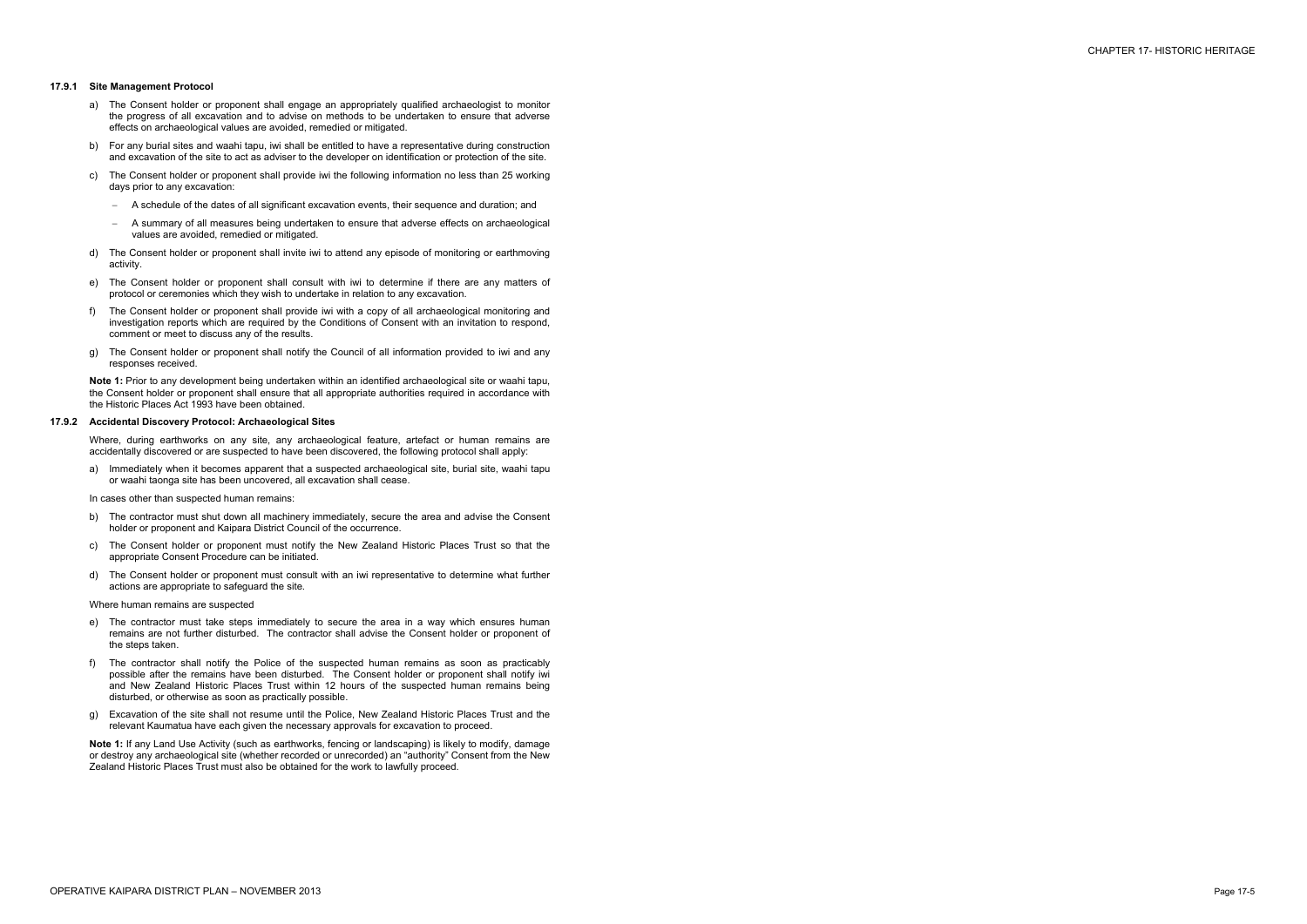- discretion including (but not limited to) consideration of the rmining an application for resource consent:
- 05, and in Part 2 of the Resource Management Act 1991, apply to the consideration of the consideration of all  $R$
- ave regard to the following matters:
- archaeologist has been carried out and the findings and
- consulted, and whether the consultation supports the
- the Objectives of any *hapu* or Iwi Management Plan relating
- ces Trust has been consulted and whether an Authority to logical site has been obtained under the Historic Places Act
- se *effect* on an archaeological *site*;
- ersely affect cultural and spiritual values;
- adversely affect design and appearance of the **building** or
- rsely affect any cemetery;
- be permanently protected and enhanced;
- integrity or heritage values associated with the resource;
- ciated with the heritage resource;
- his registration, of the heritage resource under the Historic
- nd whether there are other means of achieving the same or
- nd heritage inventory relating to the heritage resource;
- ling the heritage resource;
- resource by *Tangata Whenua* and the wider community;
- ew Zealand Historic Places Trust and any other person or beritage conservation issues;
- icil shall also have regard to the International *Council* on arter for the Conservation of Places of Heritage Value; and
- abilitation of heritage resources is likely to be achieved.
- storic Places Act 1993 it is an offence to modify, damage or hority (Consent) from the New Zealand Historic Places Trust. Building or Resource Consents have been granted or not.
- ule, **Council** has restricted its discretion over the following application for Resource Consent:
- of the resource or feature;
- retention of the feature or resource is not feasible; and
- or resource is recorded.
- storic Places Act 1993 it is an offence to modify, damage or hority (Consent) from the New Zealand Historic Places Trust.

## **17.10 Permitted Activity Performance Standards**

| Rule     | <b>Parameter</b>                                                                          | <b>Heritage Activity Performance Standards</b>                                                                                                                                                                                                                                                                                                                                                                                                                                                                                                                                                                                                                                                                                                                                                | <b>Activity Status if the</b><br><b>Activity does not</b><br>meet the<br>Performance<br><b>Standard</b> | <b>Assessment Criteria</b>                                                                                                                                                                                                                                                                                                                                                                                                                                                                                                                                                                                                                                                                                                                                                                                                                                                                                                                                                                                                                                                                                                                                                                                                                                                                                                                                                                                                                                                                                                                                                                                                         |
|----------|-------------------------------------------------------------------------------------------|-----------------------------------------------------------------------------------------------------------------------------------------------------------------------------------------------------------------------------------------------------------------------------------------------------------------------------------------------------------------------------------------------------------------------------------------------------------------------------------------------------------------------------------------------------------------------------------------------------------------------------------------------------------------------------------------------------------------------------------------------------------------------------------------------|---------------------------------------------------------------------------------------------------------|------------------------------------------------------------------------------------------------------------------------------------------------------------------------------------------------------------------------------------------------------------------------------------------------------------------------------------------------------------------------------------------------------------------------------------------------------------------------------------------------------------------------------------------------------------------------------------------------------------------------------------------------------------------------------------------------------------------------------------------------------------------------------------------------------------------------------------------------------------------------------------------------------------------------------------------------------------------------------------------------------------------------------------------------------------------------------------------------------------------------------------------------------------------------------------------------------------------------------------------------------------------------------------------------------------------------------------------------------------------------------------------------------------------------------------------------------------------------------------------------------------------------------------------------------------------------------------------------------------------------------------|
| 17.10.1  | <b>Maintenance or</b><br><b>Repair to a Category</b><br>A resource or<br>feature          | Any activity is permitted if:<br>It involves maintenance or repair of any Category A heritage resource or feature listed in<br>a)<br>Appendix 17.1 where replacement materials are of either original or similar material<br>texture, form and design as the original it replaces, and the number of components<br>replaced is substantially less than the existing components; and<br>It complies with the relevant Rules and Performance Standards in Part B; and<br>b)<br>The Site Management Protocol (Rule 17.9.1) is followed.<br>C)<br>For the purpose of this rule:<br>Maintenance means the continuous protective care of the fabric of the building, plumbing<br>work, and electrical work; and<br>Repair means restoration or reconstruction beyond the definition of maintenance. | <b>Discretionary Activity</b>                                                                           | The <b>Council</b> will consider the consent at its<br>following matters, when considering and deter<br>The matters set out in Sections 104 and s1<br>apply to the consideration of all Resource Cor<br>In addition to these matters, the Council will ha<br>Whether an assessment by a qualified<br>recommendations of that assessment;<br>Whether the relevant iwi have been<br>application;<br>Whether the proposal is consistent with t<br>iii)<br>to the area;<br>Whether the New Zealand Historic Plac<br>iv)<br>modify, damage or destroy an archaeol<br>1993;<br>Whether the activity will have any advers<br>V)<br>The extent to which the activity may adve<br>The extent to which the activity may a<br>Vİİ)<br>object;<br>viii) The extent to which the activity will adve<br>The extent to which heritage values can<br>IX)<br>The effect of the proposed activity on the<br>X)<br>The significance of heritage values asso<br>XI)<br>The registration and the reasons for th<br>XII)<br>Places Act 1993;<br>xiii) The purpose of the proposed activity an<br>similar ends:<br>xiv) The policies of any Conservation Plan are<br>xv) The importance (if any) of land surround<br>xvi) The importance attributed to the heritage<br>xvii) The recommendations made by the Ne<br>organisation with recognised expertise in<br>xviii) In considering any proposal the Cound<br>Monuments and Sites; New Zealand Ch<br>xix) The extent to which restoration and reha<br>Note 1: Under Sections 10 and 99 of the His<br>destroy an archaeological site without an auth<br>This applies to all sites, regardless of whether |
| 17.10.1A | <b>Demolition</b><br>or<br>Removal<br>of<br>a<br><b>Category B resource</b><br>or feature | Any activity is permitted if:<br>It does not involve the substantial or total demolition or removal of a Category B heritage<br>a)<br>resource or feature listed in Appendix 17.1; and<br>It complies with the relevant Rules and Performance Standards in Part B.<br>b)                                                                                                                                                                                                                                                                                                                                                                                                                                                                                                                      | Restricted<br><b>Discretionary Activity</b>                                                             | Where an activity is not permitted by this Ru<br>matters when considering and determining an<br>The significance of the heritage values o<br>$\vert$ )<br>The economic factors that indicate that r<br>The extent to which the original feature of<br>iii)<br>Note 1: Under Sections 10 and 99 of the His<br>destroy an archaeological site without an auth                                                                                                                                                                                                                                                                                                                                                                                                                                                                                                                                                                                                                                                                                                                                                                                                                                                                                                                                                                                                                                                                                                                                                                                                                                                                        |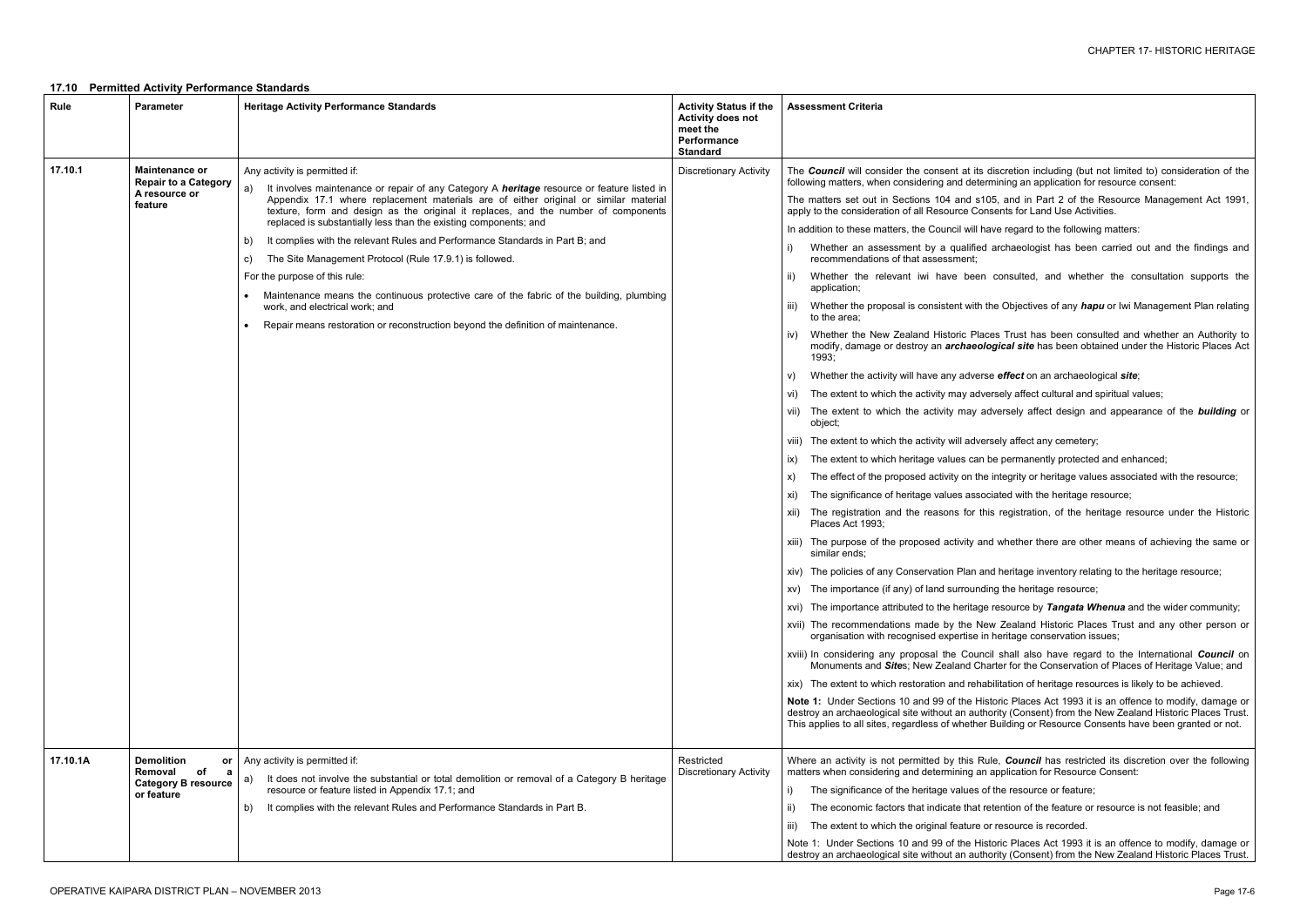r Building or Resource Consents have been granted or not.

ew Zealand Historic Places Trust.

Rule, **Council** has restricted its discretion over the following application for Resource Consent:

heritage values of the scheduled resource or feature; and

istoric Places Act 1993 it is an offence to modify, damage or hority (Consent) from the New Zealand Historic Places Trust. r Building or Resource Consents have been granted or not.

Rule, *Council* has restricted its discretion over the following application for Resource Consent:

irthworks in the relevant zone have been considered;

versely affect cultural and spiritual values; and

cts on cultural, spiritual and heritage values can be avoided,

Rule, **Council** has restricted its discretion over the following application for Resource Consent:

roposal responds to issues in any relevant Iwi Management

consulted, and whether the consultation supports the

versely affect cultural and spiritual values.

ua (e.g. Te Uri o Hau and Te Roroa) may be used to assist ns / hearings requiring iwi input under this Rule.

| Rule     | <b>Parameter</b>                                                                                                                                              | <b>Heritage Activity Performance Standards</b>                                                                                                                                                                                                                                                                                                                                                                                                                                                  | <b>Activity Status if the</b><br><b>Activity does not</b><br>meet the<br>Performance<br><b>Standard</b> | <b>Assessment Criteria</b>                                                                                                                                                                                                                                                                                                                               |
|----------|---------------------------------------------------------------------------------------------------------------------------------------------------------------|-------------------------------------------------------------------------------------------------------------------------------------------------------------------------------------------------------------------------------------------------------------------------------------------------------------------------------------------------------------------------------------------------------------------------------------------------------------------------------------------------|---------------------------------------------------------------------------------------------------------|----------------------------------------------------------------------------------------------------------------------------------------------------------------------------------------------------------------------------------------------------------------------------------------------------------------------------------------------------------|
|          |                                                                                                                                                               |                                                                                                                                                                                                                                                                                                                                                                                                                                                                                                 |                                                                                                         | This applies to all sites, regardless of whether<br>Note 2: Council may seek the views of the Ne                                                                                                                                                                                                                                                         |
| 17.10.1B | Development in the<br>of<br>vicinity<br><b>Category A resource</b><br>or feature                                                                              | <b>Development</b> in the vicinity of a Category A heritage resource or feature listed in Appendix 17.1<br>is permitted if:<br>The development is more than 20 metres from the exterior of the building or is outside of<br>a)<br>the title boundary,<br>It complies with the relevant Rules and Performance Standards in Part B; and<br>b)<br>The Site Management Protocol (Rule 17.9.1) is followed.<br>C)                                                                                    | Restricted<br><b>Discretionary Activity</b>                                                             | Where an activity is not permitted by this R<br>matters when considering and determining an<br>The effects of the Development on the h<br>i)<br>Any effects on archaeological values.<br>Note 1: Under Sections 10 and 99 of the His<br>destroy an archaeological site without an auth<br>This applies to all sites, regardless of whether               |
| 17.10.2  | <b>Earthworks</b><br>within<br>Area<br>οf<br>an<br>to<br>Significance<br>Maori identified in<br><b>Appendix 17.2</b>                                          | Earthworks within an Area of Significance to Maori listed in Appendix 17.2 is permitted if:<br>The Accidental Discovery Protocol (Rule 17.9.2) is followed; and<br>a)<br>It complies with the relevant Rules and Performance Standards in Part B.<br>b)<br>Note 1: In addition to the Standards above, any works that would modify, damage or destroy an<br>archaeological site require approval from the New Zealand Historic Places Trust in accordance<br>with the Historic Places Act 1993. | Restricted<br><b>Discretionary Activity</b>                                                             | Where an activity is not permitted by this R<br>matters when considering and determining an<br>Whether the assessment matters for ear<br>i)<br>The extent to which the activity may adv<br>The means by which any adverse effec<br>remedied or mitigated.                                                                                                |
| 17.10.3  | Development on a<br>listed<br>in<br>site<br><b>Schedule</b><br>17.2<br>'Nohoanga<br><b>Areas</b><br><b>Areas</b><br>of<br>and<br>Significance<br>to<br>Maori' | The following is a Restricted Discretionary Activity under this Plan:-<br>Any work requiring Consent (excluding <b>Controlled Activity</b> Consent) elsewhere in this<br>a)<br>Plan that is located within a Nohoanga Area or an Area of Significance to Maori identified<br>in Schedule 17.2.                                                                                                                                                                                                  | Restricted<br><b>Discretionary Activity</b>                                                             | Where an activity is not permitted by this Ru<br>matters when considering and determining an<br>Whether and the extent to which the pr<br>i)<br>Plan;<br>Whether the relevant iwi have been<br>application; and<br>The extent to which the activity may adve<br>Note 1: Representatives from mana whenua<br>Council in assessing any Consent application |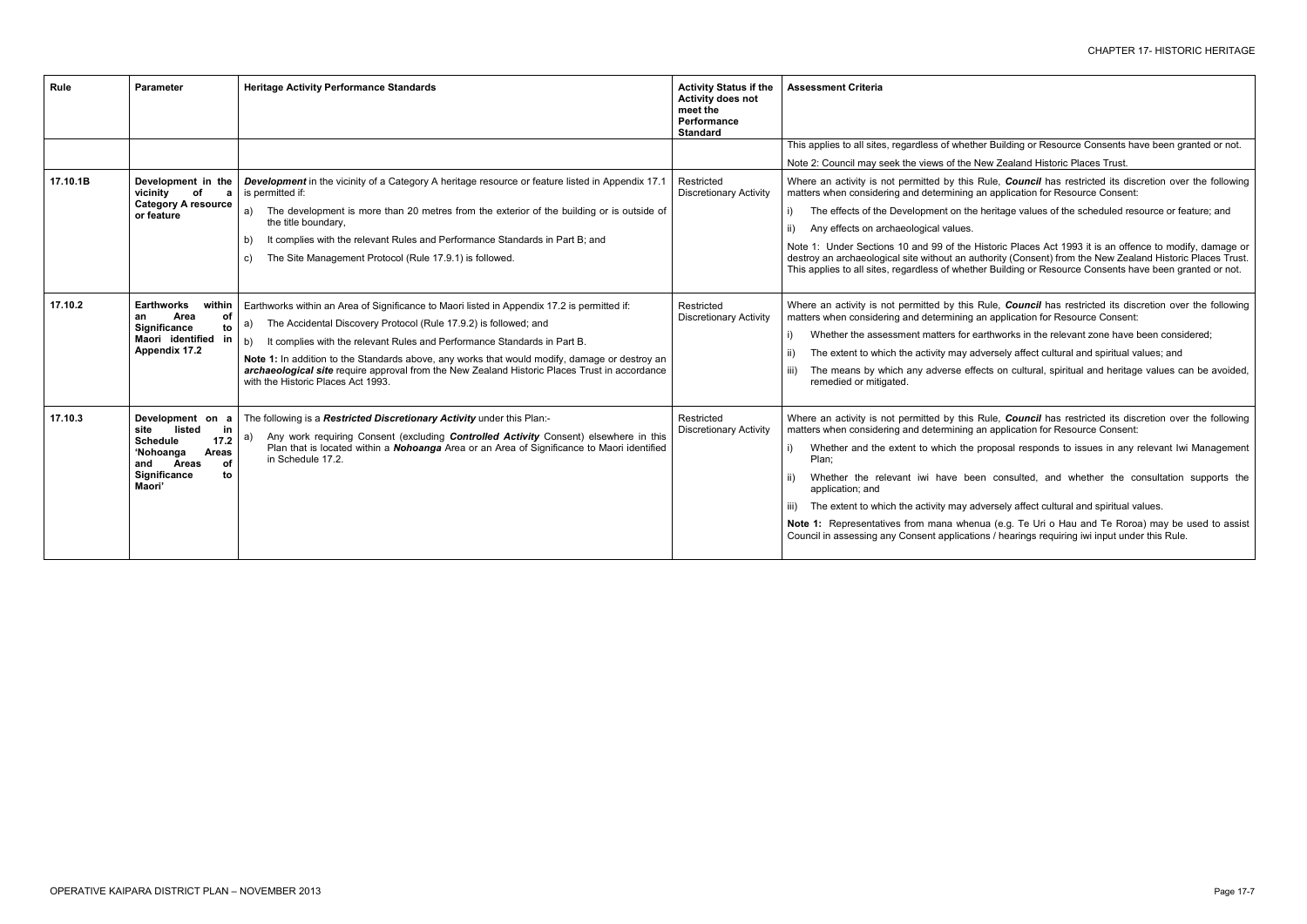| <b>Appendix 17.1: Schedule of Heritage Resources</b> |  |  |
|------------------------------------------------------|--|--|
|                                                      |  |  |

| <b>New Zealand Historic Places Trust Category</b> |
|---------------------------------------------------|
| II                                                |
| $\mathbf{I}$                                      |
| $\mathsf{I}$                                      |
| $\mathsf{I}$                                      |
| $\mathbf{I}$                                      |
| $\mathbf{I}$                                      |
| $\mathbf{I}$                                      |
| $\mathsf{I}$                                      |
| $\mathsf{I}$                                      |
| $\mathbf{I}$                                      |
| $\mathbf{I}$                                      |
| $\mathbf{I}$                                      |
| $\mathbf{u}$                                      |
| $\mathbf{I}$                                      |
| $\mathbf{I}$                                      |
| $\mathbf{I}$                                      |
| $\mathbf{I}$                                      |
| $\mathbf{I}$                                      |
| $\mathbf{I}$                                      |
| $\mathbf{I}$                                      |
| $\mathbf{I}$                                      |
| II                                                |
| $\mathbf{I}$                                      |
| $\mathbb{I}$                                      |
| $\mathbf{I}$                                      |
| $\mathbb{I}$                                      |
| $\mathbf{I}$                                      |
| $\mathbf{I}$                                      |
| $\mathsf{II}$                                     |
| $\mathbf{I}$                                      |
| I                                                 |
| $\mathsf{I}$                                      |
|                                                   |
| $\mathbf{I}$                                      |
| $\mathbf{I}$                                      |
| $\mathbf{I}$                                      |
| $\mathbf{I}$                                      |

| <b>Map Reference</b> | <b>Map Number</b> | Category/Type | <b>Resource</b>                                               | Location                                                            | <b>New</b><br><b>Zealand</b><br><b>Historic</b><br><b>Places</b><br><b>Trust Reference</b> | <b>New Zealand Histor</b>  |
|----------------------|-------------------|---------------|---------------------------------------------------------------|---------------------------------------------------------------------|--------------------------------------------------------------------------------------------|----------------------------|
| H01                  | 13                | A             | All Saint's Church (Anglican)                                 | 3358 Mititai Road, Mititai                                          | 0425                                                                                       | Ш                          |
| H <sub>02</sub>      | 13                | A             | Church of Bethlehem (Anglican)                                | Pouto Road, Repia                                                   | 3863                                                                                       | $\mathsf{I}$               |
| H03                  | 25,60             | Α             | Former Post Office                                            | 6543 Pouto Road, Pouto                                              | 3942                                                                                       | Ш                          |
| H04                  | 25,60             | A             | Former Schoolhouse                                            | Pouto Road, Pouto                                                   | 3943                                                                                       | Ш                          |
| H05                  | 13                | A             | Aratapu Hall                                                  | Heawa Road, Aratapu                                                 | 3865                                                                                       | Ш                          |
| H06                  | 9, 10             | Α             | House (Harding Homestead)                                     | Pouto Road, Aoroa                                                   | 0427                                                                                       | Ш                          |
| H07                  | 13, 40            | A             | St Peter's Church grounds                                     | Te Kopuru,                                                          | 3866                                                                                       | $\mathsf{I}$               |
| H08                  | 13, 40            | A             | House (Former Wordsworth Homestead)                           | Pouto Road, Te Kopuru                                               | 3867                                                                                       | Ш                          |
| H <sub>09</sub>      | 25,60             | A             | Marine Hall                                                   | Signal Station Road, Pouto Pt                                       | 3868                                                                                       | Ш                          |
| H <sub>10</sub>      | 13, 40            | Α             | School Building                                               | Norton Street, Te Kopuru                                            | 3870                                                                                       | Ш                          |
| H11                  | 13, 40            | A             | Former Post Office                                            | Norton Street, Te Kopuru                                            | 3871                                                                                       | Ш                          |
| H <sub>12</sub>      | 13, 40            | A             | St Peters Church (Anglican)                                   | Norton Street, Te Kopuru                                            | 0428                                                                                       | $\mathsf{I}$               |
| H <sub>13</sub>      | 3, 4, 29          | A             | Kaihu Tavern                                                  | State Highway 12, Kaihu                                             | 3285                                                                                       | Ш                          |
| H14                  | 9,37              | A             | <b>Band Rotunda</b>                                           | Victoria Street, Dargaville                                         | 3851                                                                                       | Ш                          |
| H <sub>15</sub>      | 9, 10, 35         | Α             | House (Former Rope Residence)                                 | 165 Victoria Street, Dargaville                                     | 3852                                                                                       | Ш                          |
| H16                  | 9,37              | A             | <b>Central Hotel</b>                                          | Victoria Street, Dargaville                                         | 3825                                                                                       | $\mathsf{I}$               |
| H17                  | 9,38              | A             | <b>Commercial Hotel</b>                                       | River Road, Dargaville                                              | 0471                                                                                       | Ш                          |
| H18                  | 9,38              | А             | House                                                         | 143 River Road, Dargaville                                          | 3853                                                                                       | Ш                          |
| H19                  | 9,38              | A             | House                                                         | 145 River Road, Dargaville                                          | 3854                                                                                       | Ш                          |
| H <sub>20</sub>      | 9,37              | A             | Former Boat Building Sheds (2 buildings)                      | River Road, Dargaville                                              | 3855                                                                                       | $\mathbf{H}$               |
| H <sub>21</sub>      | 9, 36,            | A             | Former Mount Pleasant Hospital                                | 84 Hokianga Road, Dargaville                                        | 3939                                                                                       | Ш                          |
| H <sub>22</sub>      | 9,39              | A             | Gum Diggers Hut (Northern Wairoa Museum)                      | Harding Park Mt Wesley Coast Road,<br>Dargaville                    | 3856                                                                                       | Ш                          |
| H <sub>23</sub>      | 9, 36, 37         | A             | Holy Trinity Church (Anglican)                                | 54-58 Hokianga Road, Dargaville                                     | 0476                                                                                       | Ш                          |
| H <sub>24</sub>      | 9, 36, 37         | A             | House (Former Hosking Residence)                              | 48 Hokianga Road, Dargaville                                        | 3857                                                                                       | Ш                          |
| H <sub>25</sub>      | 9, 36, 37         | Α             | House (Former Dunn Residence)                                 | 49 Hokianga Road, Dargaville                                        | 3858                                                                                       | $\mathbf{H}$               |
| H <sub>26</sub>      | 9, 36, 37         | A             | <b>Municipal Chambers</b>                                     | Hokianga Road, Dargaville                                           | 3859                                                                                       | $\mathsf{I}$               |
| H <sub>27</sub>      | 9,38              | Α             | House (Former Marriner Residence)                             | 61 River Road, Dargaville                                           | 3940                                                                                       | Ш                          |
| H <sub>28</sub>      | 9, 36, 37         | A             | Northern Wairoa Dairy Company Store                           | 37 Normanby Street, Dargaville                                      | 3850                                                                                       | Ш                          |
| H <sub>29</sub>      | 9, 36, 37         | A             | Northern Wairoa Old Folks Association<br>Building (now Lions) | 23 Hokianga Road, Dargaville                                        | 3860                                                                                       | Ш                          |
| H30                  | 9, 36, 37         | A             | Northern Wairoa Tavern                                        | Corner Victoria Street and Hokianga Road,<br>Dargaville             | 3861                                                                                       | $\ensuremath{\mathsf{II}}$ |
| H31                  | 9, 36, 37         | Α             | Former Post Office                                            | Corner Normanby Street and Hokianga Road,<br>Dargaville             | 3827                                                                                       |                            |
| H32                  | 9, 36, 37         | A             | <b>Salvation Army Building</b>                                | 28 Hokianga Road, Dargaville (formerly<br>Borough Council building) | 3941                                                                                       | $\sf II$                   |
| H33                  | 9, 36, 37         | A             | Crump / Matich Doctor's Surgery                               | 46 Hokianga Road, Dargaville                                        | 3862                                                                                       | Ш                          |
| H34                  | 9, 36, 37         | A             | Vicarage                                                      | 58 Hokianga Road, Dargaville                                        | 7219                                                                                       | Ш                          |
| H35                  | 17, 21            | A             | Bowmar House                                                  | Tara Road, Mangawhai                                                | 3904                                                                                       | Ш                          |
| H36                  | 21                | A             | Church of St Michael and All Angels (Anglican)                | Valley Road, Hakaru                                                 | 0458                                                                                       | $\mathsf{I}\mathsf{I}$     |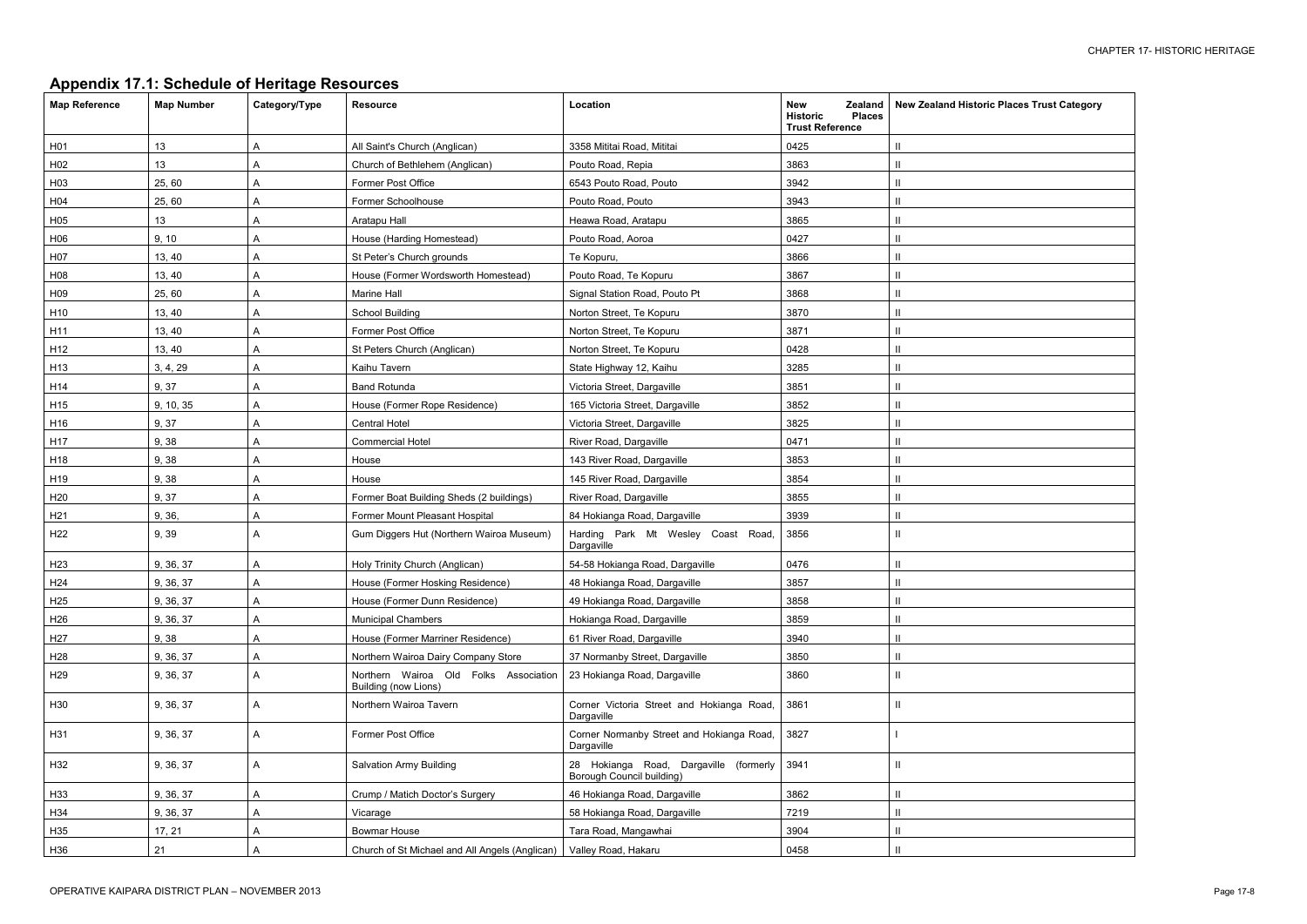| <b>New Zealand Historic Places Trust Category</b> |  |  |  |  |  |  |
|---------------------------------------------------|--|--|--|--|--|--|
| $\mathbf{I}$                                      |  |  |  |  |  |  |
| $\mathbf{I}$                                      |  |  |  |  |  |  |
| $\mathbf{I}$                                      |  |  |  |  |  |  |
| $\mathsf{II}$                                     |  |  |  |  |  |  |
| $\mathbf{I}$                                      |  |  |  |  |  |  |
| $\mathsf{II}$                                     |  |  |  |  |  |  |
| $\mathsf{II}$                                     |  |  |  |  |  |  |
| $\mathsf{I}$                                      |  |  |  |  |  |  |
| $\mathbf{u}$                                      |  |  |  |  |  |  |
| $\mathsf{II}$                                     |  |  |  |  |  |  |
|                                                   |  |  |  |  |  |  |
| $\mathbf{I}$                                      |  |  |  |  |  |  |
| $\mathbf{I}$                                      |  |  |  |  |  |  |
| $\overline{\phantom{a}}$                          |  |  |  |  |  |  |
| $\mathbf{I}$                                      |  |  |  |  |  |  |
| $\mathbf{I}$                                      |  |  |  |  |  |  |
| $\mathbf{I}$                                      |  |  |  |  |  |  |
| $\overline{\phantom{a}}$                          |  |  |  |  |  |  |
| $\mathsf{II}$                                     |  |  |  |  |  |  |
| $\mathsf{II}$                                     |  |  |  |  |  |  |
| $\mathbf{I}$                                      |  |  |  |  |  |  |
| <b>Historic Area</b>                              |  |  |  |  |  |  |
| $\mathbf{I}$                                      |  |  |  |  |  |  |
| $\overline{a}$                                    |  |  |  |  |  |  |
| $\overline{a}$                                    |  |  |  |  |  |  |
|                                                   |  |  |  |  |  |  |
|                                                   |  |  |  |  |  |  |
|                                                   |  |  |  |  |  |  |
|                                                   |  |  |  |  |  |  |
|                                                   |  |  |  |  |  |  |
|                                                   |  |  |  |  |  |  |
| -                                                 |  |  |  |  |  |  |
|                                                   |  |  |  |  |  |  |
|                                                   |  |  |  |  |  |  |
|                                                   |  |  |  |  |  |  |
|                                                   |  |  |  |  |  |  |
|                                                   |  |  |  |  |  |  |
|                                                   |  |  |  |  |  |  |
|                                                   |  |  |  |  |  |  |
|                                                   |  |  |  |  |  |  |

| <b>Map Reference</b> | <b>Map Number</b> | Category/Type | <b>Resource</b>                                      | Location                       | <b>New</b><br><b>Zealand</b><br><b>Historic</b><br><b>Places</b><br><b>Trust Reference</b> | <b>New Zealand Histo</b> |
|----------------------|-------------------|---------------|------------------------------------------------------|--------------------------------|--------------------------------------------------------------------------------------------|--------------------------|
| H37                  | 19, 44            | A             | Cliff House                                          | Franklin Road, Paparoa         | 3909                                                                                       |                          |
| H38                  | 17, 21, 57        | A             | Cottage                                              | Moir Street, Mangawhai         | 2587                                                                                       |                          |
| H39                  | 17, 21            | A             | <b>Former Dairy</b>                                  | Tara Road, Mangawhai           | 3907                                                                                       |                          |
| H40                  | 19, 44            | Α             | House (Quaife Cottage)                               | Paparoa - Oakleigh Road        | 3906                                                                                       |                          |
| H41                  | 19, 44            | A             | Former Evans Tinsmith Shop                           | Hook Road, Paparoa             | 3950                                                                                       |                          |
| H42                  | 19, 46            | Α             | Former Kaipara Dairy Company Factory                 | Whakapirau Road, Whakapirau    | 0461                                                                                       |                          |
| H43                  | 19, 43            | A             | Former Post Office                                   | Church Street, Matakohe        | 3911                                                                                       |                          |
| H44                  | 24                | Α             | Gittos House (Mission House)                         | Rangiora Road, Kaiwaka         | 0459                                                                                       |                          |
| H45                  | 17, 21, 57        | Α             | Hotel                                                | Moir Street, Mangawhai         | 3908                                                                                       |                          |
| H46                  | 24                | A             | Church (Gittos Mem. Church<br>Kakaraea<br>Methodist) | Tanoa Road, Batley             | 0460                                                                                       |                          |
| H47                  | 19, 44            | A             | Methodist Church                                     | Hook Road, Paparoa             | 3910                                                                                       |                          |
| H48                  | 19, 43            | Α             | Pioneer Church (Interdenominational)                 | Church Road, Matakohe          | 3905                                                                                       |                          |
| H49                  | 19                | A             | Ruatuna House (Former Coates Homestead)              | Tinopai Road, Hukatere         | 0007                                                                                       |                          |
| H <sub>50</sub>      | 19, 46            | A             | St Albans Church (Anglican)                          | Whakapirau Road, Whakapirau    | 0462                                                                                       |                          |
| H <sub>51</sub>      | 19                | A             | St Michael-on-the-Hill Church (Anglican)             | Tinopai Road, Hukatere         | 3913                                                                                       |                          |
| H <sub>52</sub>      | 19, 43            | A             | House (Totara House)                                 | Matakohe Wharf Road, Matakohe  | 7091                                                                                       |                          |
| H <sub>53</sub>      | 19, 44            | Α             | <b>National Bank Building</b>                        | State Highway 12, Paparoa      | 3288                                                                                       |                          |
| H <sub>54</sub>      | 23                | Α             | House                                                | Batley Road, Batley            | 7349                                                                                       |                          |
| H <sub>55</sub>      | 9,37              | Α             | Dargaville Club                                      | 52-55 Victoria Street          | 0472                                                                                       |                          |
| H56                  | 19                | A             | Haigh House (former)                                 | 493 Pahi Road                  | 7541                                                                                       |                          |
| H <sub>57</sub>      | 9,37              | A             | River Road Historic Area                             | 7-17 River Road                | 7002                                                                                       | Historic Area            |
| H <sub>58</sub>      | 25                | A             | Kaipara North Head Lighthouse                        | West of Pouto                  | 7596                                                                                       |                          |
| H <sub>59</sub>      | 3, 4, 29          | A             | Kaihu Catholic Church                                | Wood Road                      |                                                                                            |                          |
| H60                  | 4, 6              | Α             | St Marys Anglican Church                             | State Highway 12 Maitahi       |                                                                                            |                          |
| H61                  | 19, 43            | A             | House (Pheasants Cottage)                            | Church Road, Matakohe          |                                                                                            |                          |
| H62                  | 19, 43            | A             | House (Devon Cottage)                                | Matakohe Wharf Road, Matakohe  |                                                                                            |                          |
| H63                  | 20, 50            | A             | Maungaturoto Hotel                                   | State Highway 12, Maungaturoto |                                                                                            |                          |
| H64                  | 24, 26            | A             | Ratana Church                                        | Oruawharo Road, Oruawharo      |                                                                                            |                          |
| H65                  | 20                | A             | <b>Coates Monument</b>                               | State Highways 1 and 12        |                                                                                            |                          |
| H66                  | 9, 33             | A             | Monument (French Sailors)                            | Seaview Road, Baylys           |                                                                                            |                          |
| H67                  | 8,31              | A             | Wesleyan Mission Station Cairn                       | State Highway 14, Tangiteroria |                                                                                            |                          |
| H68                  | 8, 31             | A             | Upper Wairoa Memorial Park Monument                  | Pukehuia Road                  |                                                                                            |                          |
| H69                  | 8                 | Α             | Omana War Memorial Monument                          | Omana Road                     |                                                                                            |                          |
| H70                  | 3                 | В             | House (Former Nilsson Homestead)                     | Trounson Park Road             |                                                                                            |                          |
| H71                  |                   | B             | House (Former Bercich Homestead)                     | State Highway 14, Tangowahine  |                                                                                            |                          |
| H72                  | 7                 | B             | House (Conn Homestead)                               | State Highway 14, Kirikopuni   |                                                                                            |                          |
| H73                  | 10                | B             | House (Begg Homestead)                               | Arapohue Road                  |                                                                                            |                          |
| H74                  | 9, 39             | В             | House (Former Methodist Mission)                     | Pouto Road, Aoroa              |                                                                                            |                          |
| H75                  | 9                 | B             | House (Former Mitchelson Homestead)                  | Pouto Road, Aoroa              |                                                                                            |                          |
|                      |                   |               |                                                      |                                |                                                                                            |                          |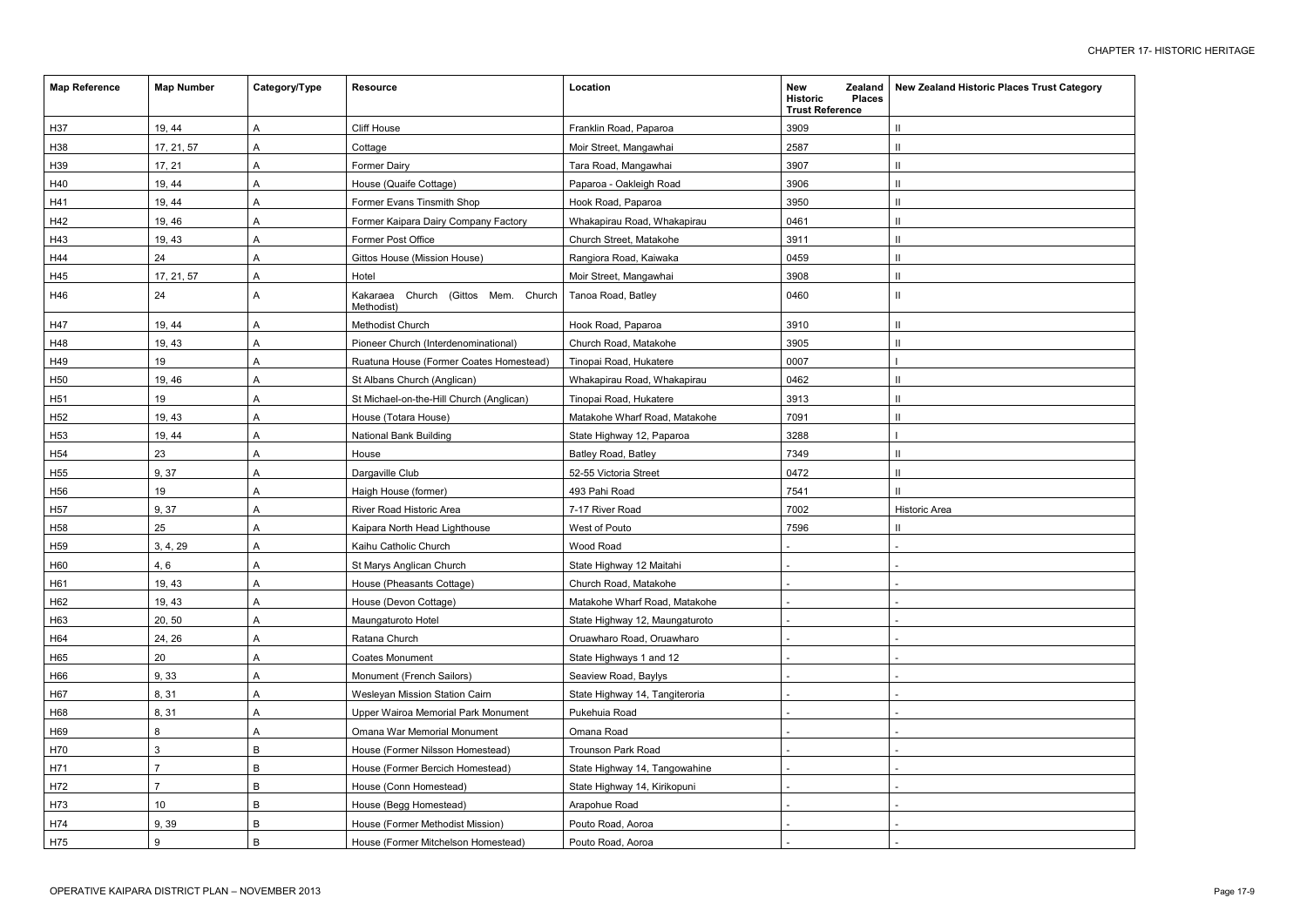| <b>Map Reference</b> | <b>Map Number</b> | Category/Type | <b>Resource</b>           | Location                     | New<br><b>Historic</b><br><b>Places</b><br><b>Trust Reference</b> | Zealand   New Zealand Historic Places Trust Category |
|----------------------|-------------------|---------------|---------------------------|------------------------------|-------------------------------------------------------------------|------------------------------------------------------|
| H76                  | 13                |               | House (Kidd Homestead)    | Pouto Road, Tatararaki       |                                                                   |                                                      |
| H77                  | 20                |               | House (Judd House)        | Judd Road, Maungaturoto      |                                                                   |                                                      |
| H78                  | 20                |               | House (Stewart Homestead) | State Highway 1, Pukekaroro  |                                                                   |                                                      |
| H79                  | 19                |               | House (Metcalfe)          | Matakohe West Road, Matakohe |                                                                   |                                                      |
| H80                  | 17, 21            |               | <b>Tara School</b>        | Tara Road, Tara              |                                                                   |                                                      |
| H82                  | 17, 21            |               | House (Wharfe)            | Tara Road, Tara              |                                                                   |                                                      |
| H83                  | 17, 21, 57        | B             | House (Hallet)            | Moir Street, Mangawhai       |                                                                   |                                                      |
| H84                  |                   |               | House (Wilson Homestead)  | John Wilson Road             |                                                                   |                                                      |
| H85                  |                   |               | Old Aranga Station        | Aranga Station Road          |                                                                   |                                                      |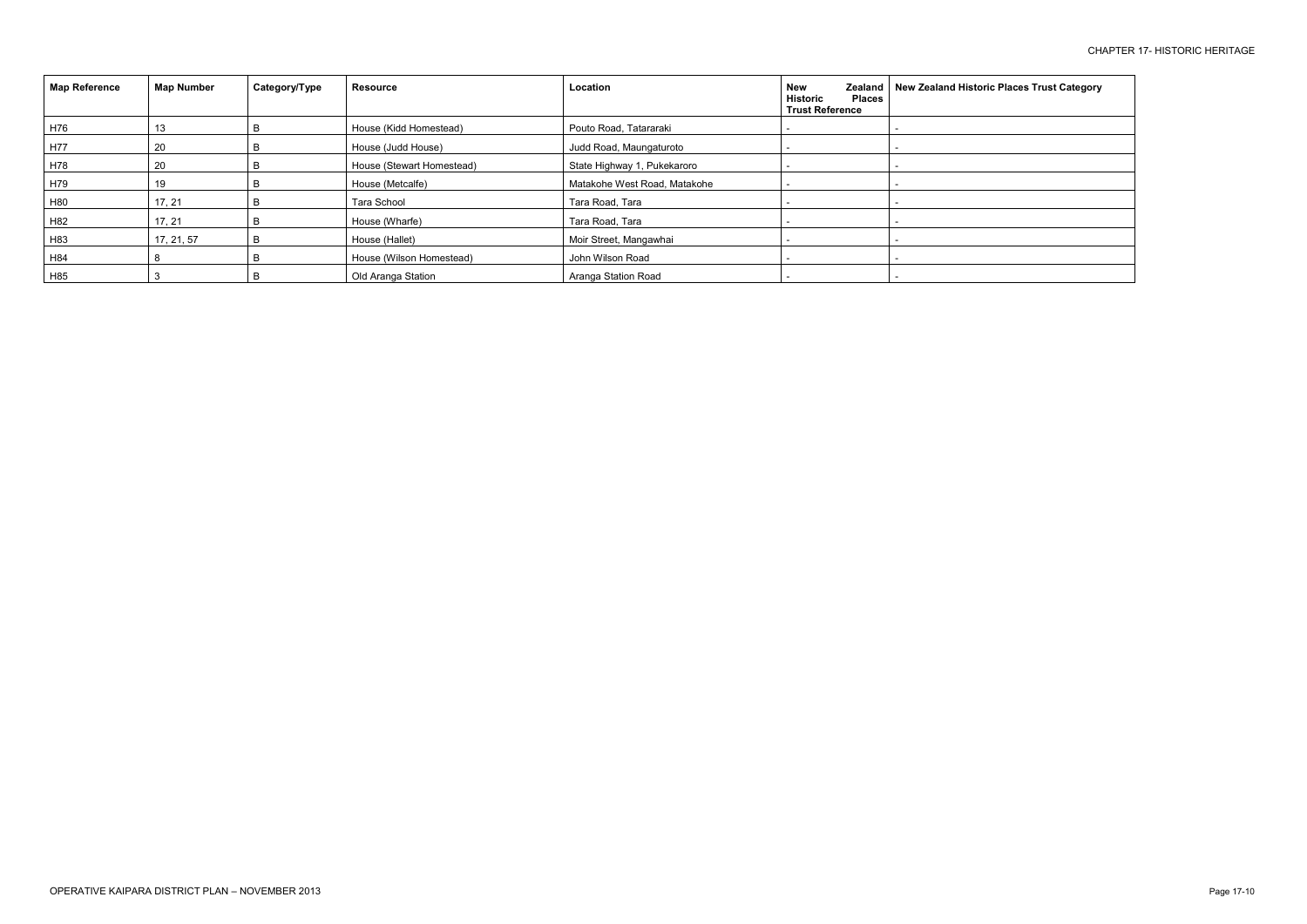# **Appendix 17.2: Nohoanga Areas and Areas of Significance to Maori**

| <b>Map Reference</b> | <b>Map Number</b>                                               | <b>Description</b>                  | Location                                                                                                                            | <b>Legal Description</b>                                                                                                                                  | lwi          |
|----------------------|-----------------------------------------------------------------|-------------------------------------|-------------------------------------------------------------------------------------------------------------------------------------|-----------------------------------------------------------------------------------------------------------------------------------------------------------|--------------|
| NA1                  | 25                                                              | Nohoanga Areas                      | Lake Whakaneke (Waterway)<br>Lake Whakaneke (Nohoanga site)                                                                         | 3563 square metres more or less, being section 3 SO<br>Plan 70272, situated in Block 1, North Head Survey<br>District. Part Certificate of Title 238/105. | Te Uri o Hau |
| NA <sub>2</sub>      | 25                                                              | Nohoanga Areas                      | Kaipara Harbour (Waterway)<br>Te Taa Hinga (Nohoanga site)                                                                          | 1.0000 hectares, more or less, being Section 4, SO Plan<br>70272, situated in Block II, Okaha Survey District.                                            | Te Uri o Hau |
| NA3                  | 25                                                              | Nohoanga Areas                      | Lake Mokeno (Waterway)<br>Lake Mokeno (Nohoanga site)                                                                               | 1.0520 hectares, more or less being Section 2 SO Plan<br>70272, situated in Block I, North Head Survey District.<br>Part Certificate of Title 238/105.    | Te Uri o Hau |
| SM01                 | 25                                                              | <b>Statutory Acknowledgements</b>   | Pouto Stewardship Area                                                                                                              | SO Plan 70051                                                                                                                                             | Te Uri o Hau |
| SM01                 | 25                                                              | Special Areas or Kirihipi           | Pouto Stewardship Area                                                                                                              | SO Plan 70051                                                                                                                                             | Te Uri o Hau |
| SM01                 | 25                                                              | Deeds of Recognition                | Pouto Stewardship Area                                                                                                              | SO Plan 70051                                                                                                                                             | Te Uri o Hau |
| SM02                 | 17, 20, 21                                                      | <b>Statutory Acknowledgements</b>   | Pukekararo Scenic Reserve                                                                                                           | SO Plan 70042                                                                                                                                             | Te Uri o Hau |
| SM02                 | 17, 20, 21                                                      | Deeds of Recognition                | Pukekararo Scenic Reserve                                                                                                           | SO Plan 70042                                                                                                                                             | Te Uri o Hau |
| SM03                 | 18, 19, 20, 22, 23, 24,<br>25,26,42,43,45,46,<br>48,51,58,59,60 | <b>Statutory Acknowledgements</b>   | Kaipara Harbour Coastal Area                                                                                                        | SO Plan 70053                                                                                                                                             | Te Uri o Hau |
| SM04                 | 17,21,53,54,55,56,<br>57                                        | <b>Statutory Acknowledgements</b>   | Mangawhai Harbour Coastal Area                                                                                                      | SO Plan 70054                                                                                                                                             | Te Uri o Hau |
| SM05                 | 13, 14                                                          | <b>Statutory Acknowledgements</b>   | <b>Tokatoka Scenic Reserve</b>                                                                                                      | SO Plan 354587                                                                                                                                            | Te Uri o Hau |
|                      |                                                                 |                                     |                                                                                                                                     | Part Allotment 127 and Allotments 128, 129, 130 Parish of<br>Tokatoka. All Gazette 1975 page 1091.                                                        |              |
| SM05                 | 13, 14                                                          | Deeds of Recognition                | <b>Tokatoka Scenic Reserve</b>                                                                                                      | SO Plan 354587                                                                                                                                            | Te Uri o Hau |
|                      |                                                                 |                                     |                                                                                                                                     | Part Allotment 127 and Allotments 128, 129, 130 Parish of<br>Tokatoka. All Gazette 1975 page 1091.                                                        |              |
| SM06                 | 1, 2, 3                                                         | Overlay Classification or Te Tarehu | The parts of Waipoua Forest that are not being transferred to iwi. The<br>area over which Te Tarehu is created is part of the area. | Known as the Waipoua Forest as shown on SO Plan<br>354589.                                                                                                | Te Roroa     |

Note 1: Nohoanga entitlements are granted by the Crown in the Nohoanga areas listed above and shown on Map Series 2. The entitlements are for the purpose of permitting members of Te Uri o Hau and Te Roroa for access to wat other natural resources on a non-commercial basis, for up to 210 days per year.